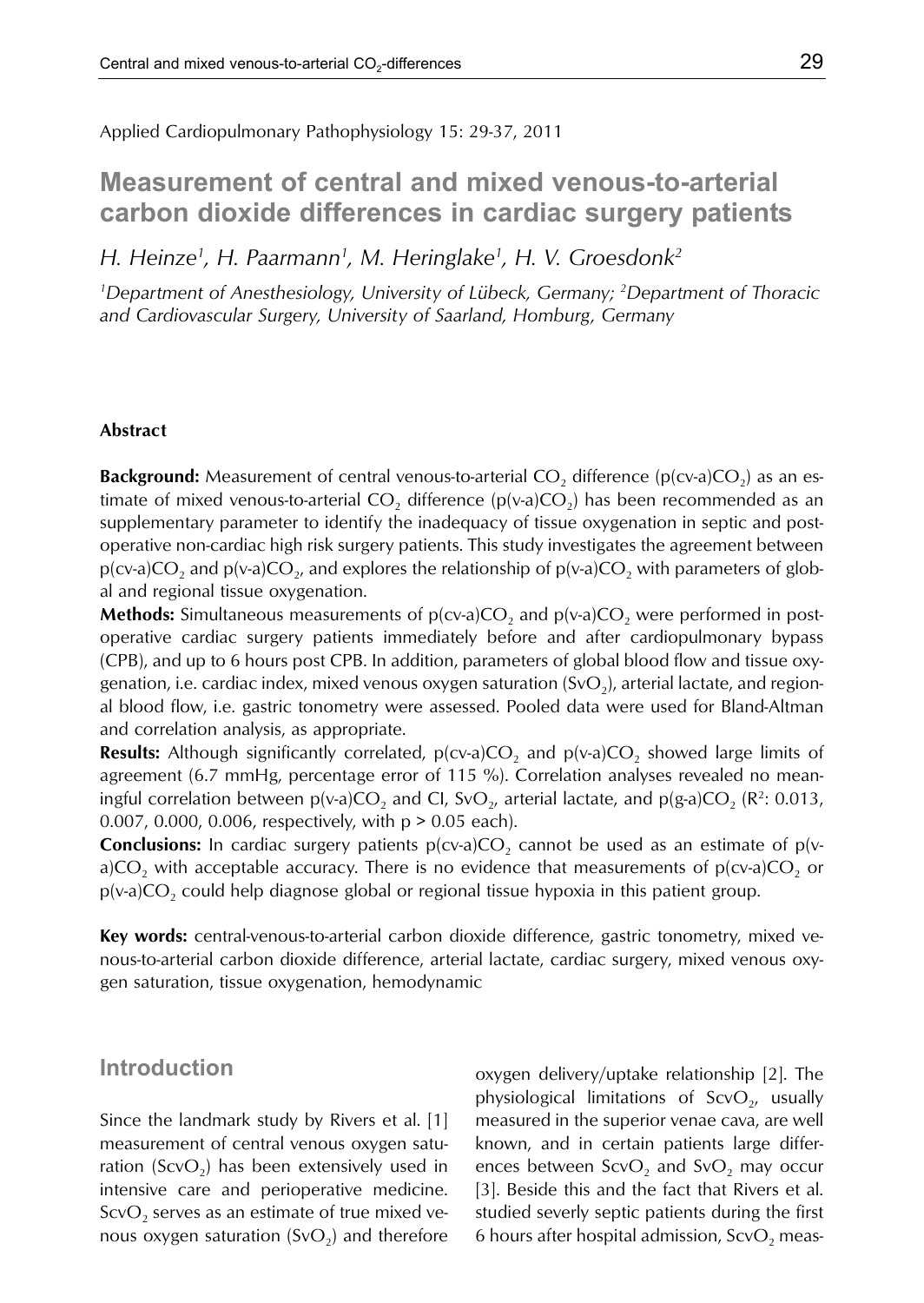urements have been recommended in perioperative elective cardiac surgery patients [4].

Recent studies in high risk major abdominal surgery and septic shock revealed that a  $S\text{cvO}_2$  > 70% may not rule out the inadequacy of tissue oxygenation [5,6]. In this aspect the authors recommended the measurement of the central venous-to-arterial  $CO<sub>2</sub>$  difference ( $p$ (cv-a)CO<sub>2</sub>) as a complementary target to identify persistent ischaemic hypoxia [5,6].  $P(cv-a)CO<sub>2</sub>$  is an estimate of mixed venous-toarterial  $CO<sub>2</sub>$  difference (p(v-a) $CO<sub>2</sub>$ ) and may have the same limitations as the  $ScvO<sub>2</sub>$ , e.g. the exact sampling site, the haemodynamic condition, and the level of sedation. Patients after cardiac surgery exhibit certain problems after hypothermic cardiopulmonary bypass (CPB), namely rewarming, reperfusion, inflammation, and are often haemodynamically compromised to a certain degree. This may have a profound effect on regional and global perfusion in the immediate postoperative period, influencing  $p(cv-a)CO<sub>2</sub>$ . Thus, whether a widening of the  $p(cv-a)CO<sub>2</sub>$  in the face of a  $ScvO<sub>2</sub> > 70%$  could also serve as a complementary target to identify inadequate global or regional tissue oxygenation in cardiac surgery patients is yet unknown.

Therefore we re-analyzed a study published before [7] where simultaneous measurements of ScvO<sub>2</sub>, SvO<sub>2</sub>, pcvCO<sub>2</sub>, pvCO<sub>2</sub>, arterial carbon dioxide pressure (paCO<sub>2</sub>), gastric luminal carbon dioxide pressure (pgCO<sub>2</sub>), cardiac index (CI), and arterial lactate levels were performed.

The aim of this study was to study the agreement between  $p(cv-a)CO<sub>2</sub>$  and  $p(v-a)CO<sub>2</sub>$ a)CO<sub>2</sub>, and explore the relationship of p(v $a)CO<sub>2</sub>$  with parameters of regional blood flow, i.e. gastric tonometry and global tissue oxygenation, namely  $SvO<sub>2</sub>$ , and arterial lactate levels.

# **Material and methods**

This is a re-analysis of a prospective observational study in elective cardiac surgery patients, investigating intramyocardial oxygen monitoring [7].

Following approval by the local ethical committee of the University of Lübeck and written informed consent, 28 patients underwent standard CABG. The data of three patients experiencing perioperative complications have been excluded from this analysis and have been published before [8]. Therefore 25 remaining patients were analysed.

### *Anaesthesia and surgical technique*

Anaesthesia was induced with etomidate  $(0.3-0.5 \text{ mg·kg}^{-1})$  and sufentanyl  $(0.5-1)$ µg·kg–1) and maintained with continuous infusions of propofol (5-8 mg $\cdot$ kg<sup>-1</sup>h<sup>-1</sup>) and sufentanyl  $(0.5-1 \mu g \cdot kg^{-1}h^{-1})$ . Muscle relaxation was achieved with pancuronium bromid (0.1 mg·kg–1). Patients were mechanically ventilated in a volume controlled mode with 100% oxygen throughout the surgical procedure; the respiratory rate was adjusted to achieve normocapnia. Intraoperative fluid management was adjusted to achieve and maintain a central venous pressure between 8 to 12 mmHg and a pulmonary artery capillary occlusion pressure (PAOP) between 15 to 18 mmHg. Volume replacement was performed with Ringer's solution and gelatine polysuccinate, as appropriate. Naso-pharyngeal and rectal temperature was continuously measured during the whole observation time. Standard CABG was performed in moderate hypothermia (32°C naso-pharyngeal) with a membrane oxygenator (Hilite; Medos, Stolberg, Germany) and a roller pump (Stöckert, München, Germany). The pump was primed with 1.430 ml Ringer`s solution, 250 ml of 20% mannitol, and 20 ml 8.4% (1 M) natriumbicarbonate. After median sternotomy and harvesting of the bypass grafts, patients were fully heparinized according to body weight in a dose of 300 IE/kg body weight. Activated clotting time was kept greater than 450 seconds. Aortic and two stage venous cannulation was used and after cross-clamping the heart was arrested using antegrade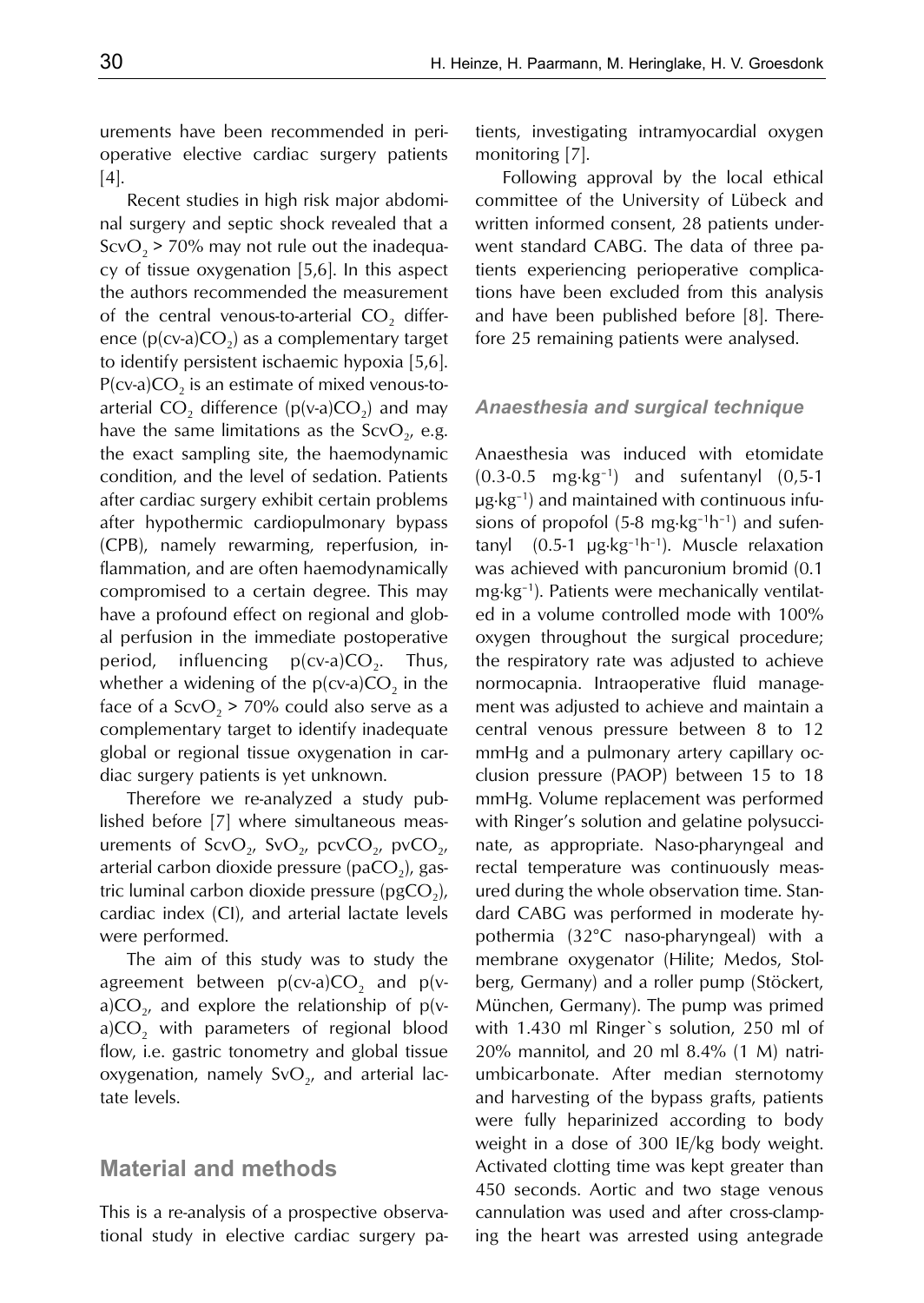cold cristalloid cardioplegia which was repeated every 20 minutes. Mean arterial blood pressure (MAP) during CPB was maintained at 60 to 80 mmHg. Vasopressors (norepinephrine) were applied, if necessary.

#### *Measurements*

Intra- and postoperatively all parameters were taken before CPB and every hour up to 6 hours after CPB. All patients were mechanically ventilated as long as clinically appropriate and were sedated with continuous infusion of propofol.

Additionally to standard monitoring with a three lead electrocardiogram, a transcutaneous oxygen sensor, a radial arterial and a central venous line, all patients were equipped with a pulmonary artery catheter for continuous determination of pulmonary artery pressures, automated semicontinuous measurement of cardiac output (CO)/cardiac index (CI), and continuous measurement of mixed venous oxygen saturation  $(SvO<sub>2</sub>)$  (Vigilance®; Edwards Lifescience, Irvine, USA). Arterial blood samples were drawn for determination of oxygen ( $paO<sub>2</sub>$ ) and carbon dioxide  $(PaCO<sub>2</sub>)$  tension, base excess (BE), arterial bicarbonate, and arterial pH (ABL 505 blood gas analyzer, Radiometer, Copenhagen, Denmark), as well as haemoglobin concentration and arterial lactate concentration. Simultaneously, central venous and mixed venous blood samples were drawn for determination of pcvCO<sub>2</sub>, ScvO<sub>2</sub>, and pvCO<sub>2</sub>. p(cv-a)CO<sub>2</sub> and  $p(v-aCO<sub>2</sub>)$  were calculated.

A nasogastric tonometry catheter (TRIP NGS catheter, Tonometric Division, Instrumentarium, Helsinki, Finnland) was placed in the stomach. Correct positioning was verified by auscultation over the gastric region, aspiration of gastric contents and radiologically with the next routine chest X-ray. The tonometer was connected to a Tonocap® (Datex, Helsinki, Finnland). The Tonocap® measures gastric luminal  $pCO<sub>2</sub>$  (pgCO<sub>2</sub>) which is in equilibrium with gastric mucosal  $pCO<sub>2</sub>$  by automatic gas capnometry. Briefly,

the tonometer balloon is automatically filled with approximately 6 mL air and  $pCO<sub>2</sub>$  is measured every 10 min in a recirculating mode [9]. The difference of arterial and gastric  $pCO<sub>2</sub>$  ( $p(g-a)CO<sub>2</sub>$ ) was calculated which has been shown to reflect gastro-intestinal stagnant hypoxia secondary to hypovolaemia [10,11]. Negative values of  $p(g-a)CO<sub>2</sub>$  were set to zero. There was no enteral feeding as long as the tonometric tube was in place. To rule out intra-gastric  $CO<sub>2</sub>$  generation following the buffering of acid with bicarbonate patients received 300 mg ranitidine [12].

#### *Statistics*

Agreement between  $p(cv-a)CO<sub>2</sub>$  and  $p(v-a)CO<sub>2</sub>$  $aCO<sub>2</sub>$ ), and ScvO<sub>2</sub> and SvO<sub>2</sub> were analyzed using the method by Bland and Altman [13]. The percentage error was calculated as 1.96 \* SD/mean of reference method [14]. Correlations were assessed by calculating Pearson's coefficient (r) and the coefficient of determination  $(R^2)$ . All data are presented as mean (SD) unless stated otherwise. A p value less than 0.05 was regarded significant.

### **Results**

The demographic and operative data of the studied 25 patients are listed in table 1. The perioperative course of  $p(v-a)CO_2$  and  $p(cv$ a) $CO<sub>2</sub>$  is shown in fig.1. Pooled data of 127 simultaneous measurements could be analyzed.  $P(v-a)CO_2$  and  $p(cv-a)CO_2$  showed a significant correlation with a correlation index of  $r = 0.600$ . The Bland-Altman transformation revealed a bias of  $p(cv-a)CO<sub>2</sub>$  of 1.2 (3.4) mmHg, LOA of 6.7 mmHg with a percentage error of 152% (fig. 2). SvO<sub>2</sub> and  $ScvO<sub>2</sub>$  showed a significant correlation as well. Bias of  $ScvO<sub>2</sub>$  was -0.3 (7.8) % with LOA of 15.3 %. This resulted in a percentage error of 21,9 % (fig. 3).

Correlation analysis between  $p(v-a)CO<sub>2</sub>$ and CI, SvO<sub>2</sub>, arterial lactate, and  $p(g-a)CO<sub>2</sub>$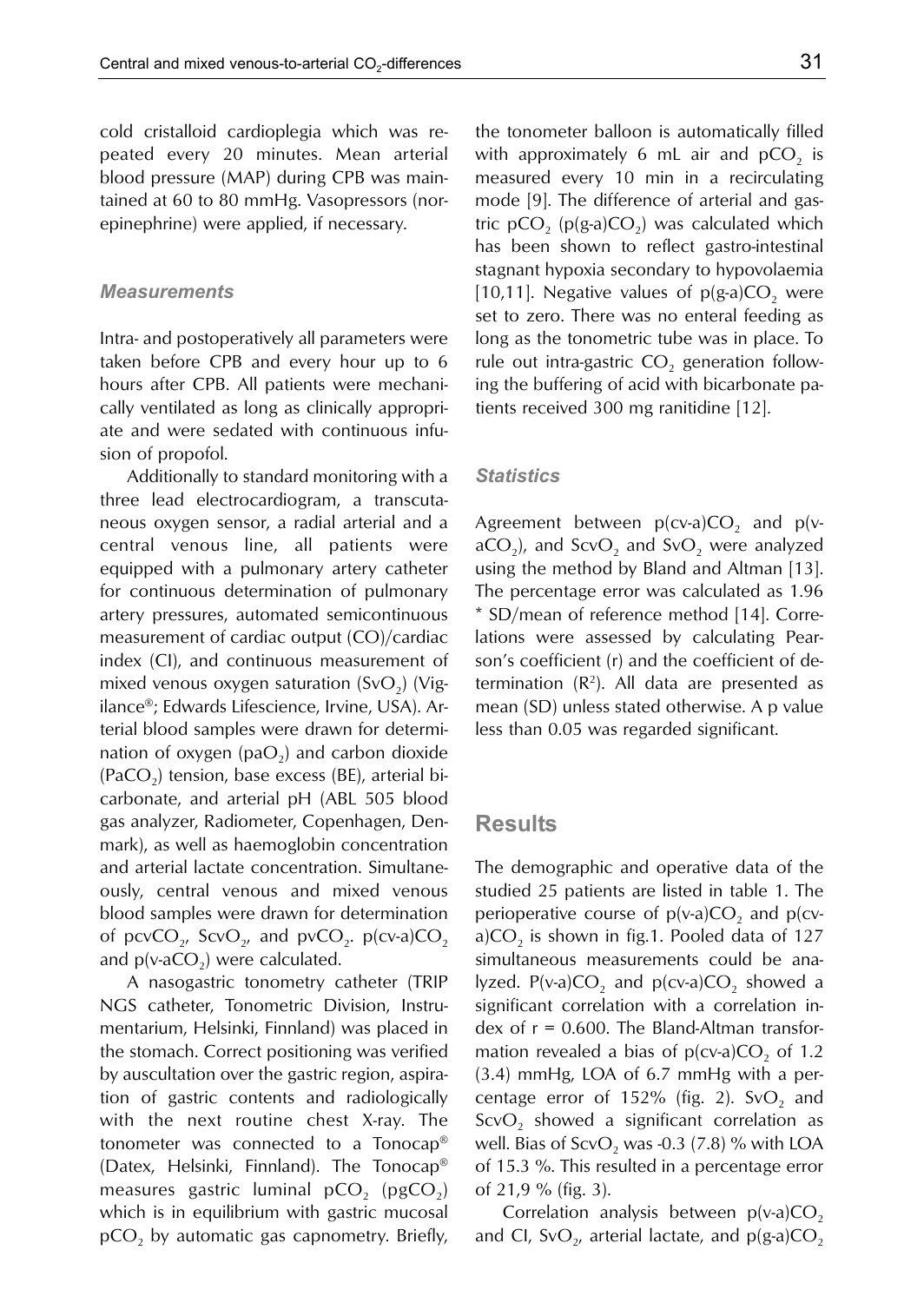| Gender [female / male]                                                                                             | 7 / 18            |
|--------------------------------------------------------------------------------------------------------------------|-------------------|
| Age [years]                                                                                                        | 69 (8)            |
| Height [cm]                                                                                                        | 171(7)            |
| Weight [kg]                                                                                                        | 77 (14)           |
| LVEF [%]                                                                                                           | 61 (13)           |
| Number of grafts performed<br>2-ACVG [n]<br>2-ACVG + IMA [n]<br>3-ACVG [n]<br>3-ACVG + IMA [n]<br>4-ACVG + IMA [n] | 1<br>8<br>5<br>10 |
| Duration of surgery [min]                                                                                          | 226 (30)          |
| Cross clamp time [min]                                                                                             | 45 (20)           |
| Duration of cardiopulmonary bypass [min]                                                                           | 93 (17)           |
| Duration of ventilation [hours]                                                                                    | 13(5)             |

*Table 1: Demographic and perioperative data*

LVEF, left ventricular ejection fraction; ACVG, Aorto coronary venous graft; IMA, Internal mammaria artery graft





revealed no meaningful significant correlations (see fig. 4).

# **Discussion**

The main findings of this study are as follows:

- In cardiac surgery patients  $p(cv-a)CO<sub>2</sub>$  cannot be used as an estimate of  $p(v-a)CO<sub>2</sub>$ with acceptable accuracy.

– There is no reasonable association between  $p(v-a)CO_2$  and Cl, SvO<sub>2</sub>, or arterial lactate levels, as markers of the adequacy of global tissue oxygenation, and p(ga)CO<sub>2</sub>, as a marker of regional perfusion. Therefore neither  $p(v-a)CO<sub>2</sub>$ , nor  $p(cv-a)CO<sub>2</sub>$ a) $CO<sub>2</sub>$  measurement can be recommended to rule out tissue hypoxia in postoperative cardiac surgery patients.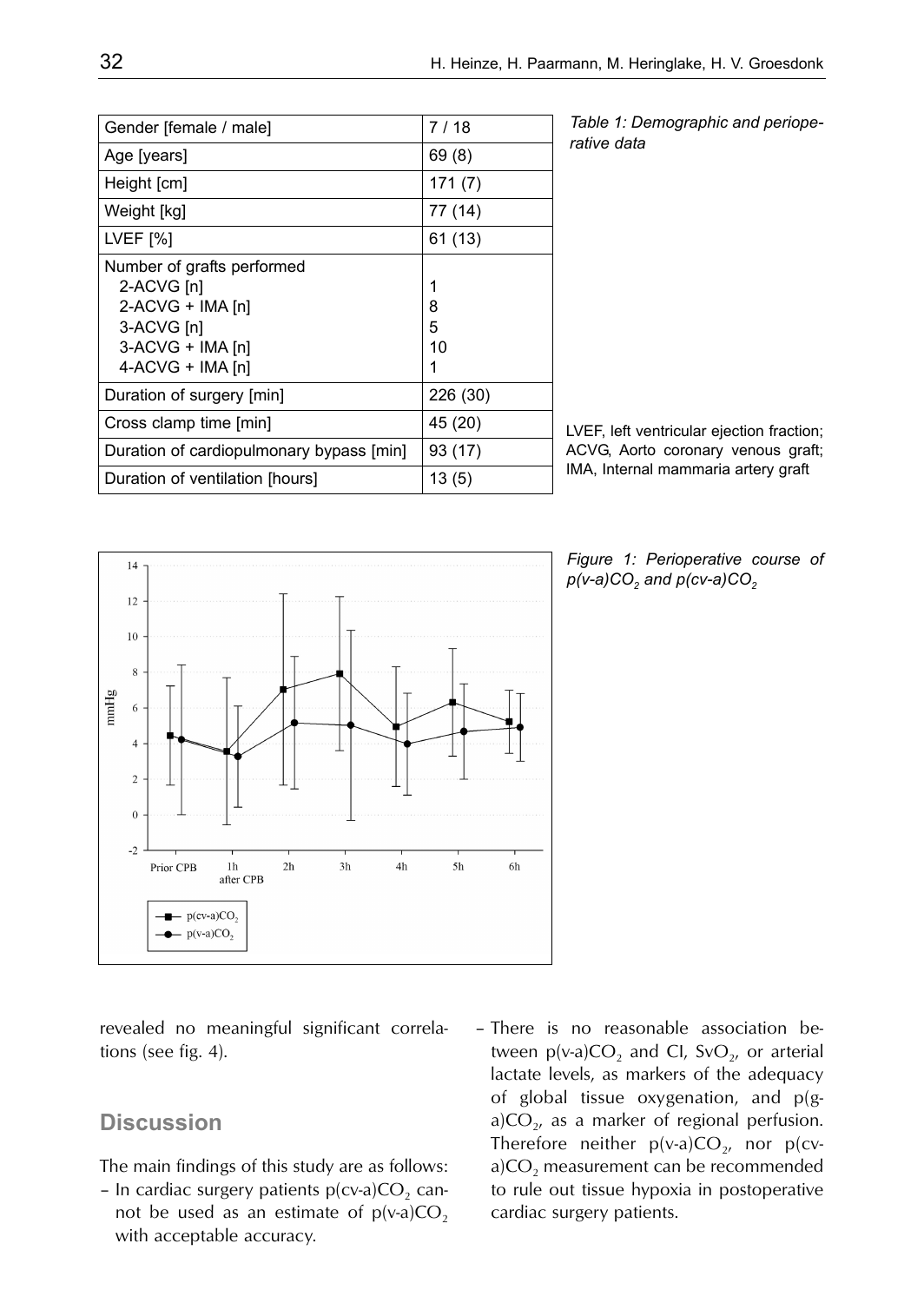

*Figure 2: Correlation and Bland-Altman analyses between p(cv-a)CO<sub>2</sub> or p(v-a)CO<sub>2</sub> p(cv-a)CO2: Central venous-to-arterial CO2 difference; p(v-a)CO2: Venous-to-arterial CO2 difference; LOA: Limits of agreement (1.96 \* SD); p: Significance; R2: Coefficient of determination (Pearson).*



*Figure 3: Correlation and Bland-Altman analyses between ScvO<sub>2</sub> and SvO<sub>2</sub>. ScvO<sub>2</sub>: Central venous oxygen saturation; SvO<sub>2</sub>: Mixed venous oxygen saturation; LOA: Limits of agreement (1.96 \* SD); p: Significance; R2: Coefficient of determination (Pearson).*

These results are in contrast with some of the existing literature. In a heterogenous group of critically ill patients Cuschieri et al. showed a strong agreement between p(va) $CO<sub>2</sub>$  and p(cv-a) $CO<sub>2</sub>$  measurements [15]. In addition, they revealed a high correlation between  $p(cv-a)CO<sub>2</sub>$  and CI. There are possible reasons for these different results. Unfortunately,  $p(cv-a)CO<sub>2</sub>$  mostly represents venous carbon dioxide from the upper part of the body, even if the tip of the central venous catheter is located near the right atrium. Cerebral CO<sub>2</sub>-production is very different between awake and sedated states, not necessarily reflecting different states of cardiac performance  $[2,16]$ . In addition,  $CO$ <sub>2</sub>-production from the lower part of the body might increase very much during reperfusion after hypothermic CPB. This will result in false low  $CO<sub>2</sub>$ -differences when p(cv-a) $CO<sub>2</sub>$  is measured to estimate  $p(v-a)CO<sub>2</sub>$ . In our opinion  $p(cv-a)CO<sub>2</sub>$  measured as an estimate of  $p(v-a)$  $a)CO<sub>2</sub>$  should be used very cautiously, at least in cardiac surgery patients.

There is clear experimental evidence, that stagnant tissue hypoxia is associated with a widening of the venous-to-arterial  $pCO<sub>2</sub>$ -difference, depending on the region of interest [17-19]. In the present study no clear relationship between  $p(v-a)CO$ , and markers of global tissue oxygenation, as  $SvO<sub>2</sub>$  and arterial lactate levels, or CI could be demonstrated. One reason could be the inevitable inaccuracy of blood gas analyzers, accounting for up to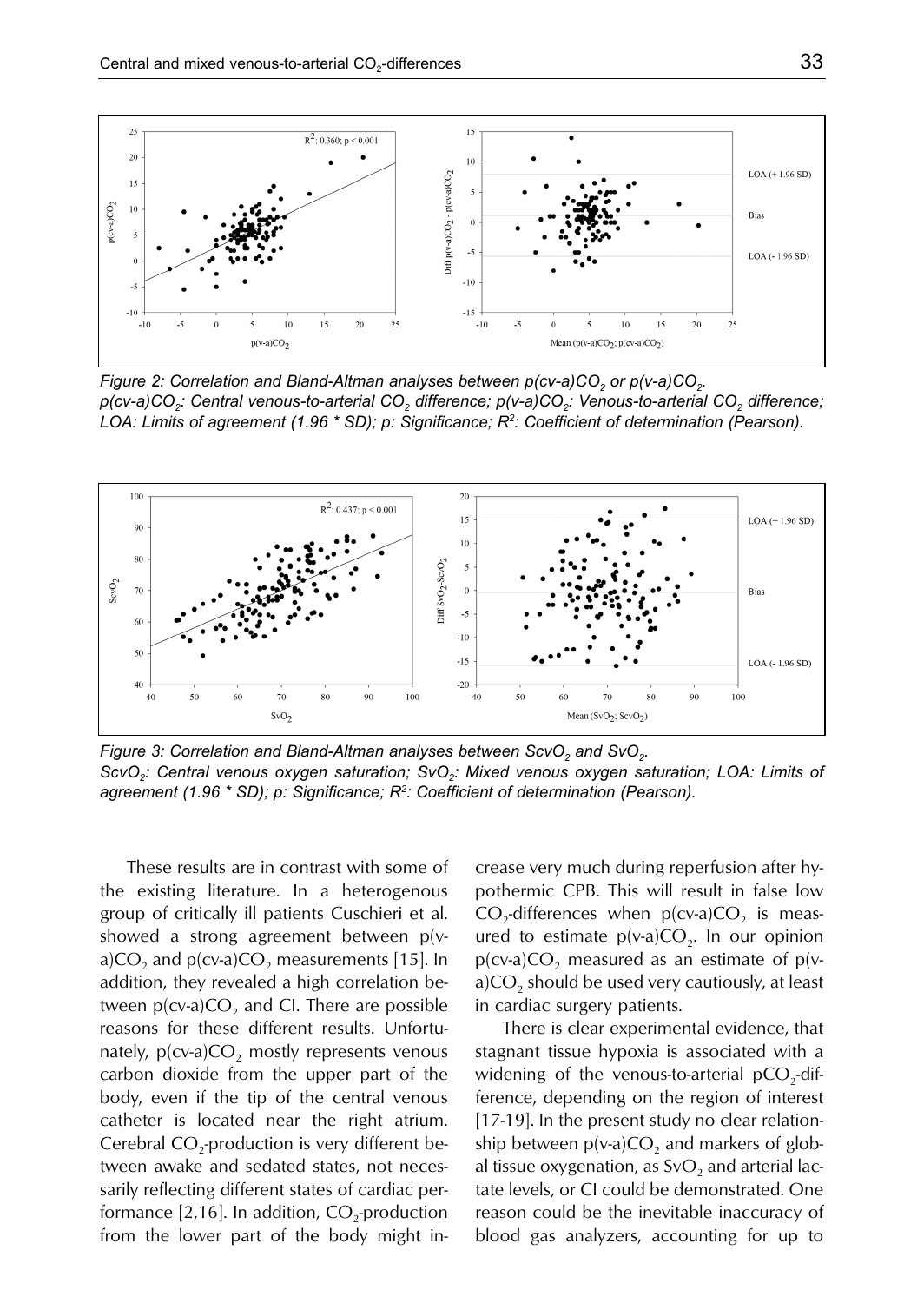

*Figure 4: Correlation between p(v-a)CO<sub>2</sub> and CI, SvO<sub>2</sub>, arterial lactate levels, and p(g-a)CO<sub>2</sub>.* p(v-a)CO<sub>2</sub>: Venous-to-arterial CO<sub>2</sub> difference; CI: Cardiac index; SvO<sub>2</sub>: Mixed venous oxygen satura*tion; p(g-a)CO2: Gastric-to-arterial CO2 difference; p: Significance; R2: Coefficient of determination (Pearson).*

10% bias. In contrast to laboratory studies in clinical investigations much less parameters effecting  $CO_2$ -production, eg. exact body temperature, level of sedation, and alveolar ventilation, can be controlled for. Especially body temperature is a very crucial point in postoperative cardiac surgery patients. There is a high interindividual variability in the rate of rewarming of peripheral tissue beds after hypothermic CPB, resulting in a varying degree of  $CO<sub>2</sub>$ -production. These factors might even be worse in clincial routine, where eg. different blood gas analyzers are used, possibly increasing the inaccuracy.

Vallée et al. demonstrated in patients with septic shock that some degree of tissue hypoxia might be present even with  $ScvO$ , values > 70% [5]. In their study these patients could be identified by a  $p(cv-a)CO$ , of more than 6 mmHg [5]. Futier et al. reported on pa-

tients undergoing major abdominal high risk surgery [6]. 15% of the patients showed a ScvO2 > 71%, but developed major complications. A  $p(cv-a)CO<sub>2</sub>$  of more than 5mmHg had the most predictive threshold value in these patients [6]. That patients with a  $ScvO<sub>2</sub>$ > 70% still have an inadaquacy of regional or global tissue oxygenation may be due to the inevitable limitations of the parameter [20- 22]. For example, stagnant tissue hypoxia in the lower part of the body may be unrecognized. While  $ScvO<sub>2</sub>$  measurements are an established monitoring parameter in septic patients [1], many questions have not been answered for other patient groups [21,23,24]. Sander et al. studied cardiac surgery patients and revealed a reasonable correlation and bias between  $SvO<sub>2</sub>$  and  $ScvO<sub>2</sub>$  measurements, but large limits of aggreement [23]. They conclude, that under certain conditions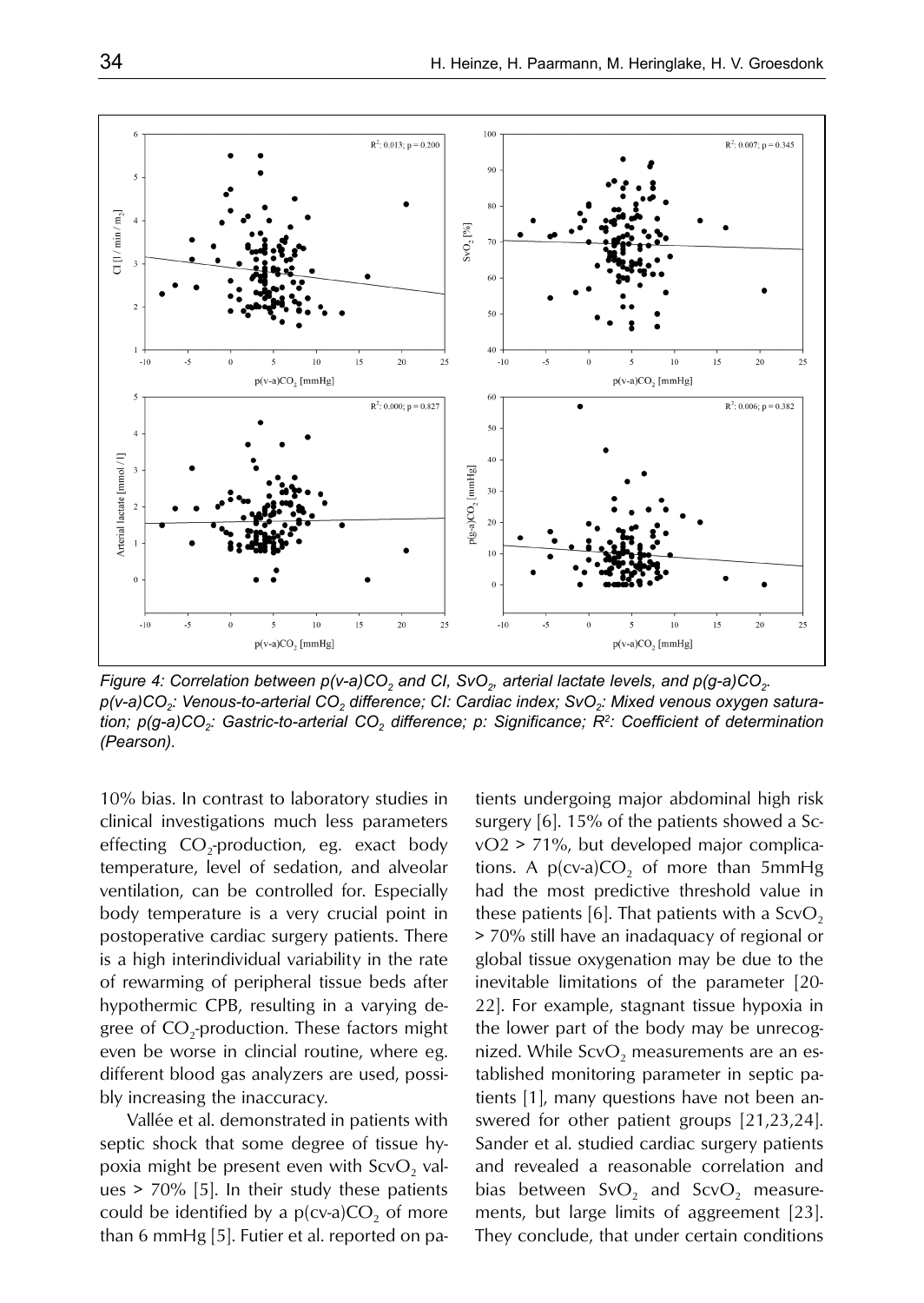these parameters may differ significantly. We confirmed these results with the present study showing a high, significant correlation, and a low bias, but large LOA between the two parameters. Perz et al. demonstrated that in elective cardiac surgery patients a low ( $\leq 60$  %) and a supranormal ( $\geq 77$  %) ScvO<sub>2</sub> were associated with an unfavourable outcome, while patients with normal values (61- 76 %) showed no complications. Values for  $p(cv-a)CO<sub>2</sub>$  were not reported [25].

Thus, up to now  $ScvO<sub>2</sub>$  monitoring should be used very cautiously, especially in cardiac surgery patients.

In the present study no reasonable relationship between  $p(v-a)CO<sub>2</sub>$  and lactate or  $p(g-a)CO<sub>2</sub>$  could be demonstrated. While arterial lactate is a well accepted routine marker of global tissue oxygenation [26], gastric tonometry has been critizised of being unspecific to tissue hypoxia in critically ill patients [27]. In addition, interventional trials aimed at improving an abnormal gastric mucosal pH, showed no impact on outcome [28]. Therefore, routine use of gastric tonometry is not recommended [29]. Nevertheless, gastric tonometry has been proven to be an early warning sign of low regional oxygen delivery [27,30-32]. As neither lactate nor  $p/g$ a) $CO<sub>2</sub>$  increased in parallel with widening of  $p(v-a)CO<sub>2</sub>$ , this parameter cannot be recommended for routine use in cardiac surgery patients, until further information about thresholds, sensivity, and timing are elaborated.

There are limitations of the study.

The studied patients group is very small, and the study is a re-analysis of an older study. Although the data were prospectively collected, they were not intended to evaluate the relationship between  $p(v-a)CO_2$  and  $p(cv$  $a$ )CO<sub>2</sub>. Therefore no definite conclusions can be drawn.

No patients showed an unfavourable course. As can be seen in the Bland Altman diagram, a wide range of  $p(v-a)CO_2$  and SvO<sub>2</sub> values were observed. But these did not seem to have an effect on outcome.

We conclude that in cardiac surgery patients  $p(cv-a)CO$ , cannot be used as an estimate of  $p(v-a)CO$ , with acceptable accuracy. There is no evidence that measurements of  $p(cv-a)CO<sub>2</sub>$  or  $p(v-a)CO<sub>2</sub>$  could help diagnose global or regional tissue hypoxia in this patient group. Unless more information on the relationship between central-venous parameters with other parameters of tissue oxygenation and especially the therapeutic implications of pathological values of these parameters are known,  $p(cv-a)CO_2$  or  $p(v-a)CO_2$  and  $ScvO<sub>2</sub>$  should be interpreted very cautiously.

#### **Financial Support**

This study was supported by institutional resources of the Department of Anesthesiology, University of Luebeck, Germany.

## **References**

- 1. Rivers E, Nguyen B, Havstad S, Ressler J, Muzzin A, Knoblich B, Peterson E, Tomlanovich M. Early goal-directed therapy in the treatment of severe sepsis and septic shock. N Engl J Med 2001; 345: 1368-1377
- 2. Shepherd SJ, Pearse RM. Role of central and mixed venous oxygen saturation measurement in perioperative care. Anesthesiology 2009; 111: 649-656
- 3. Heinze H, Hanke T, Misfeld M. A mysterious difference between central and mixed venous oxygen saturation after cardiac surgery. Applied Cardiopulmonary Pathophysiology 2008; 12: 20-22
- 4. Carl M, Alms A, Braun J, Dongas A, Erb J, Goetz A, Goepfert M, Gogarten W, Grosse J, Heller AR, Heringlake M, Kastrup M, Kroener A, Loer SA, Marggraf G, Markewitz A, Reuter D, Schmitt DV, Schirmer U, Wiesenack C, Zwissler B, Spies C. S3 guidelines for intensive care in cardiac surgery patients: hemodynamic monitoring and cardiocirculatory system. Ger Med Sci; 8: Doc12
- 5. Vallee F, Vallet B, Mathe O, Parraguette J, Mari A, Silva S, Samii K, Fourcade O, Genestal M. Central venous-to-arterial carbon dioxide difference: an additional target for goal-directed therapy in septic shock? Intensive Care Med 2008; 34: 2218-2225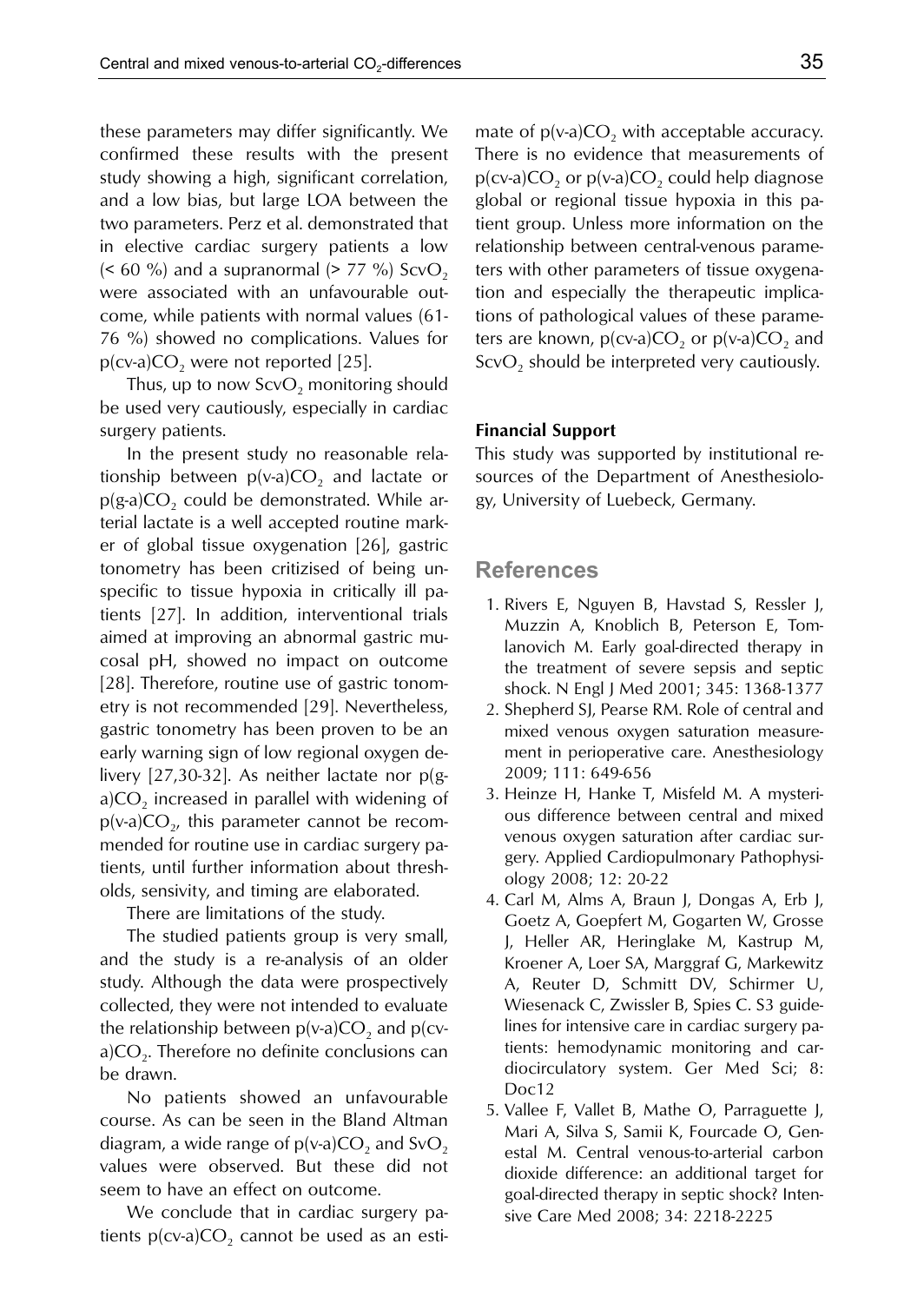- 6. Futier E, Robin E, Jabaudon M, Guerin R, Petit A, Bazin JE, Constantin JM, Vallet B. Central venous  $O<sub>2</sub>$  saturation and venous-to-arterial  $CO<sub>2</sub>$  difference as complementary tools for goal-directed therapy during highrisk surgery. Crit Care; 14: R193
- 7. Misfeld M, Heinze H, Sievers HH, Kraatz EG. Intramyocardial oxygen monitoring in coronary artery bypass surgery. J Clin Monit Comput 2004; 18: 93-101
- 8. Kraatz E, Uhlig T, Heinze H. The connection between myocardial oxygen partial pressure and intragastric CO2 – three cases. Anästhesiol Intensivmed Notfallmed Schmerzther 1998; 33 (Suppl 2): S106-108
- 9. Creteur J, De Backer D, Vincent JL. Monitoring gastric mucosal carbon dioxide pressure using gas tonometry: in vitro and in vivo validation studies. Anesthesiology 1997; 87: 504-510
- 10. Chapman MV, Mythen MG, Webb AR, Vincent JL. Report from the meeting: Gastrointestinal Tonometry: State of the Art. Intensive Care Med 2000; 26: 613-622
- 11. Schlichtig R, Mehta N, Gayowski TJ. Tissuearterial PCO2 difference is a better marker of ischemia than intramural pH (pHi) or arterial pH-pHi difference. J Crit Care 1996; 11: 51-56
- 12. Bams JL, Kolkman JJ, Roukens MP, Douma DP, Loef BG, Meuwissen SG, Groeneveld AB. Reliable gastric tonometry after coronary artery surgery: need for acid secretion suppression despite transient failure of acid secretion. Intensive Care Med 1998; 24: 1139-1143
- 13. Bland JM, Altman DG. Statistical methods for assessing agreement between two methods of clinical measurement. Lancet 1986; 1: 307-310
- 14. Critchley LA, Critchley JA. A meta-analysis of studies using bias and precision statistics to compare cardiac output measurement techniques. J Clin Monit Comput 1999; 15: 85-91
- 15. Cuschieri J, Rivers EP, Donnino MW, Katilius M, Jacobsen G, Nguyen HB, Pamukov N, Horst HM. Central venous-arterial carbon dioxide difference as an indicator of cardiac index. Intensive Care Med 2005; 31: 818- 822
- 16. Pearse R, Dawson D, Fawcett J, Rhodes A, Grounds RM, Bennett ED. Changes in central venous saturation after major surgery,

and association with outcome. Crit Care 2005; 9: R694-699

- 17. Vallet B, Teboul JL, Cain S, Curtis S. Venoarterial CO(2) difference during regional ischemic or hypoxic hypoxia. J Appl Physiol 2000; 89: 1317-1321
- 18. Neviere R, Chagnon JL, Teboul JL, Vallet B, Wattel F. Small intestine intramucosal PCO(2) and microvascular blood flow during hypoxic and ischemic hypoxia. Crit Care Med 2002; 30: 379-384
- 19. Groeneveld AB. Interpreting the venous-arterial PCO2 difference. Crit Care Med 1998; 26: 979-980
- 20. Dueck MH, Klimek M, Appenrodt S, Weigand C, Boerner U. Trends but not individual values of central venous oxygen saturation agree with mixed venous oxygen saturation during varying hemodynamic conditions. Anesthesiology 2005; 103: 249-257
- 21. Varpula M, Karlsson S, Ruokonen E, Pettila V. Mixed venous oxygen saturation cannot be estimated by central venous oxygen saturation in septic shock. Intensive Care Med 2006
- 22. Marx G, Reinhart K. Venous oximetry. Curr Opin Crit Care 2006; 12: 263-268
- 23. Sander M, Spies CD, Foer A, Weymann L, Braun J, Volk T, Grubitzsch H, von Heymann C. Agreement of central venous saturation and mixed venous saturation in cardiac surgery patients. Intensive Care Med 2007
- 24. Pearse RM, Hinds CJ. Should we use central venous saturation to guide management in high-risk surgical patients? Crit Care 2006; 10: 181
- 25. Perz S, Uhlig T, Kohl M, Bredle DL, Reinhart K, Bauer M, Kortgen A. Low and "supranormal" central venous oxygen saturation and markers of tissue hypoxia in cardiac surgery patients: a prospective observational study. Intensive Care Med 37: 52-59
- 26. Bakker J. Lactate: May I have your votes please? Intensive Care Med 2001; 27: 6-11
- 27. Hamilton MA, Mythen MG. Gastric tonometry: where do we stand? Curr Opin Crit Care 2001; 7: 122-127
- 28. Gomersall CD, Joynt GM, Freebairn RC, Hung V, Buckley TA, Oh TE. Resuscitation of critically ill patients based on the results of gastric tonometry: a prospective, randomized, controlled trial. Crit Care Med 2000; 28: 607-614